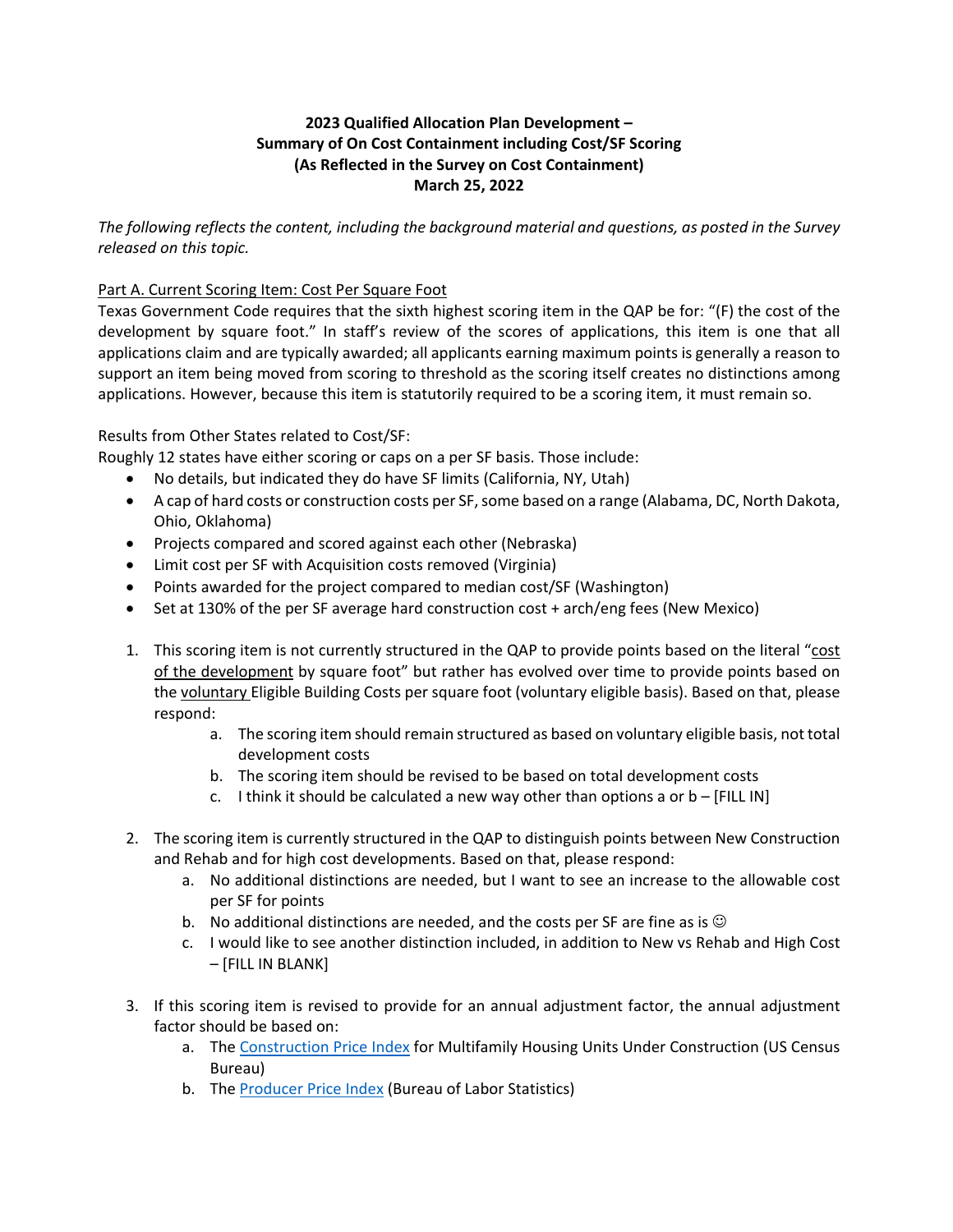- c. The Mortenson Construction Cost Index, benchmarking against one of their specific studied cities(note that none are in Texas and a city would be selected uniformly for all applications)
- d. RSMeans Data stratified by 1‐3 Story Apartments, 4‐7 Story Apartments, and 8 Story+ based on the # of floors in the proposed Application
- e. I have a different adjustment factor I think should be used: [FILL IN BLANK]
- f. I don't think there should be an annual adjustment factor established TDHCA should just increase the costs each year as part of the QAP development process
- 4. If this scoring item is revised to provide for an annual adjustment factor, in what calendar month would it be most helpful to have that factor updated annually and the new costs released (consider that if released by the Department too early, it may not reflect cost changes as thoroughly, but you will want to know early enough to prepare your applications).
	- a. Pick month want the comparison done [shows each month as a choice]

## B. Other Cost Containment Approaches

Below summarizes information on other states' approaches to limiting costs and is followed by questions for you. It should be noted that across the different types of cost containment strategies some states further distinguish costs geographically – by urban/rural, by regions within their state, or by having several specified higher costs areas that have different limits.

Per Unit: Roughly half of all states have provisions in their QAPs for limitations or standards per unit. These include:

- A specified cap on development cost per unit some with distinctions for # of bedrooms in the unit (Alaska, California, Georgia, Virginia, South Carolina, Michigan, Kentucky, Montana, Oregon, South Dakota, New Hampshire, Ohio, Pennsylvania, Wyoming); caps appear to range from roughly \$150K/unit up to \$310K/unit. In 2 states the cap also was based on development type (Florida, Washington)
- A cap on the eligible basis per unit (Arizona, NY for 4%)
- A cap on the tax credits per affordable unit (Indiana, Wisconsin, Arkansas, Iowa)
- Several benchmarked their limits against a third-party measure, including RSMeans Data (Colorado), HUD's Public Housing Total Development Cost (TDC) Limits (Louisiana), HUDs 234 limits (Delaware), 221d3 limits (Missouri), HOME Max Per Unit Subsidy (Oklahoma)
- Tie breakers:
	- $\circ$  Tie goes to the deal with the lower credits per LI unit or cost per LI unit (Mississippi, Georgia, New Mexico, Idaho)
	- o Tie goes to most credit efficiency (Arizona)
	- o Tie goes to the lowest credit request (NJ)

Per Development: Approximately 9 states reported that they had a per development cap, some of which were a flat amount (with one state having a different cap for family properties versus elderly properties), some were tied to an index and some were capped at a percentage of the state ceiling. (CA, GA, Maine, Alabama, Montana, Nebraska, New Jersey, Utah, Illinois, Rhode Island, Iowa)

Scoring for Lower Costs (does not include leveraging):

- Credits per LI unit (Indiana, Michigan, Nevada, Wisconsin)
- Points awarded for the Total Development Cost per Unit being at least 15% below Max TDC Cap (Louisiana)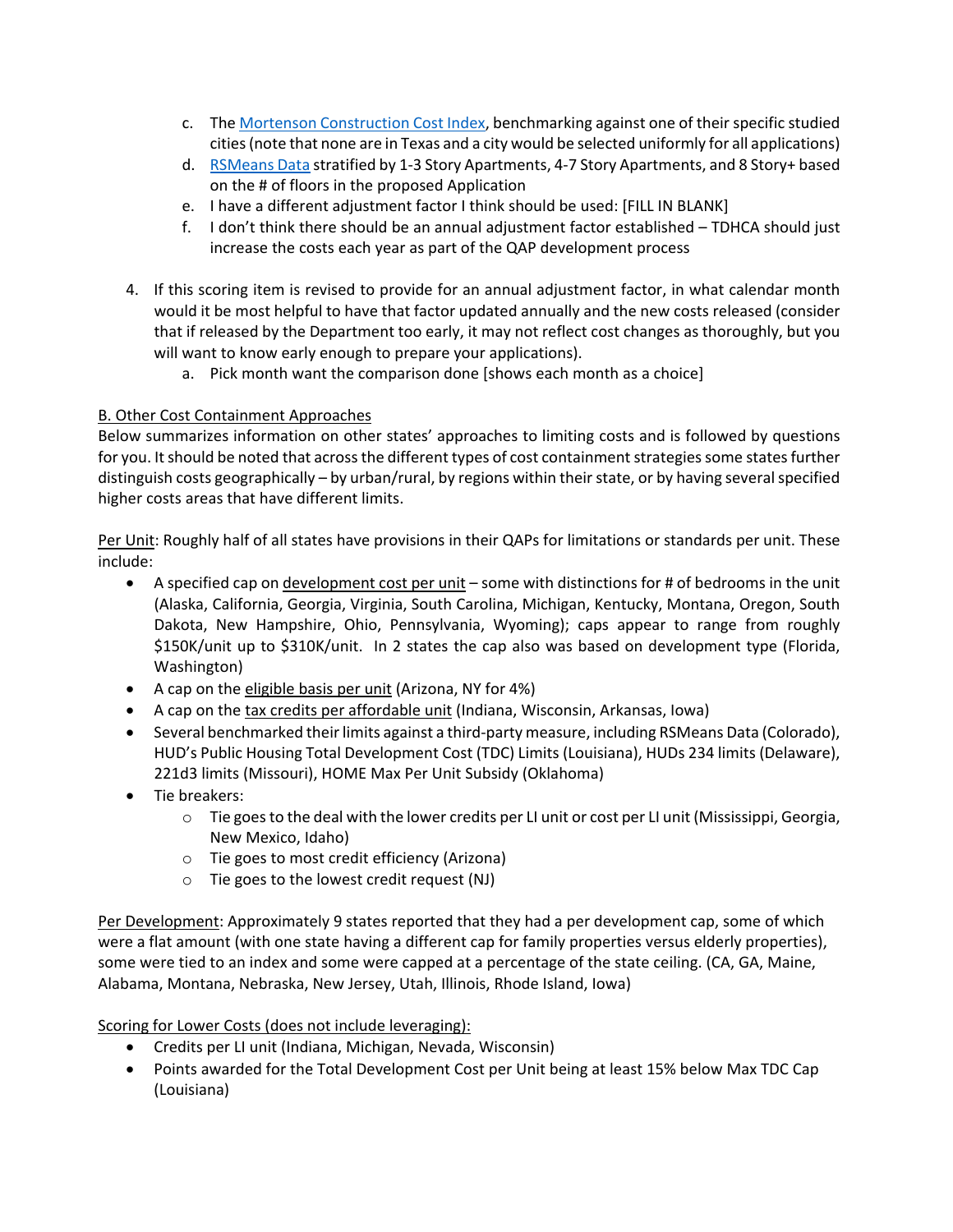- Points for projects with lower overall Total Development Costs (NY State, Northern Marianas, Washington)
- Points for Hard Costs within Construction Cost Limits (Illinois)
- Points for the percentage that Hard Costs are of the Total Development Costs (Illinois)
- Imposing penalties for requesting additional credits (Georgia)
- Cost or Credit Efficiency Scoring (Nebraska, Utah, Virginia)
- Negative Points Awarded for Every Percentage Point that Costs Exceed Limits (Wyoming)
- Cost Savings Points (Pennsylvania)
- Points for Demonstrating Capacity to Curb Costs (Puerto Rico)
- Design Review includes evaluation of value for lower costs (Massachusetts)
- Lower costs ‐ unspecified (Nevada, California, Illinois, Missouri)
- Scores are tied to Total Development cost ratios to the cost standard (Alaska)
- Points for the lowest intermediary costs (Connecticut, Kansas)
- Cost Reduction and Cost Balancing Points (Delaware)
- Points for limiting use of agency funds (South Dakota)
- Points for limiting soft costs (South Dakota)

## Other Cost Containment Approaches

- Cost reasonableness evaluated using an index, which is the weighted average of the TDC per unit and the TDC per bedroom. The weighted average is calculated as follows: ([2 X TDC/unit] + [TDC/bedroom]) divided by 3. (The TDC weighted average cannot exceed \$245,000.) (NH)
- Established standards/caps on soft costs and/or fees (Alabama, Arizona) Set at 5% of TDC (Puerto Rico)
- A more rigorous level of scrutiny is applied to the top 20% of developments based on cost/unit (Idaho)
- A handful of states when asked if they make exceptions to their cost containment policies noted that they allow exceptions for:
	- o 4% deals,
	- o By waiver (some noted as Board approval required), approved only when well‐documented (some with a fee included for that waiver), or
	- o Waiver prompts reduction of points
	- o Limit exceptions to target populations or historic tax credits deals
- 1. Based on the research above, if TDHCA were to institute a cost containment measure in 2023 this year separate from and in addition to the scoring item for costs/SF (which as previously noted are always earned) – select those approaches you would find most preferable. Once feedback is received on this item, further development of the details will follow in subsequent surveys/discussions including whether there should be distinctions for property types, geographic areas, whether the item varies for At‐Risk or USDA, ability to request waivers, etc.
	- a. Cost/SF Lowest Cost as Tie Breaker
	- b. Eligible Basis per Unit Cap Put in Place
	- c. Eligible Basis per Unit Scoring Item with Lower Basis Having More Points
	- d. Eligible Basis per Unit Lowest Basis as Tie Breaker
	- e. Credits per Unit Cap Put in Place
	- f. Credits per Unit ‐ Scoring Item with Lower Credits Having More Points
	- g. Credits per Unit Lowest Credits as Tie Breaker
	- h. Total Development Cost per Unit Cap Put in Place